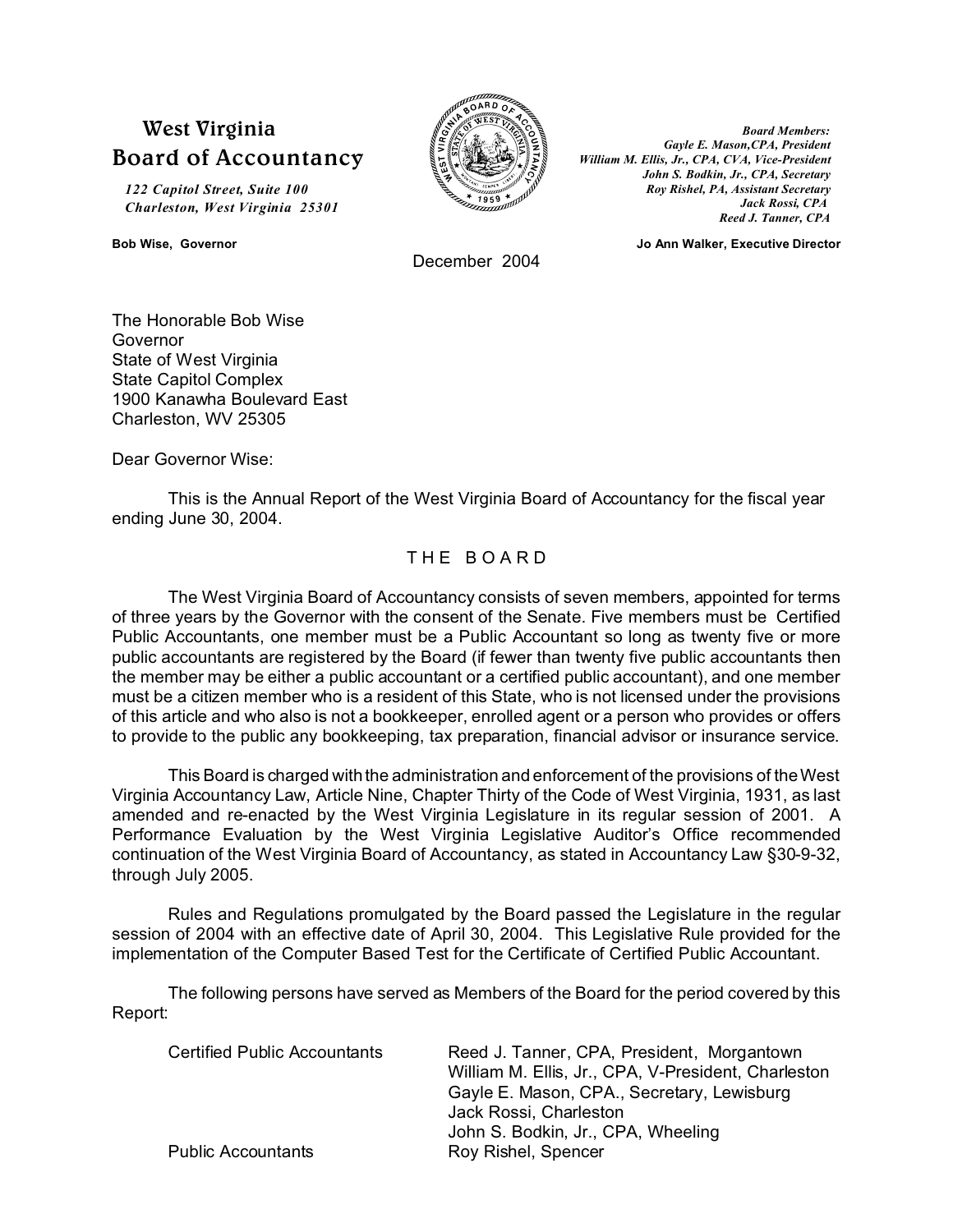West Virginia Board of Accountancy **Page 2** and the Virginia Board of Accountancy Annual Report to the Governor **December 2004** 

No Citizen Member appointed for period indicated

Receipts collected from licenses to practice and from examination fees, established by Rule, are deposited in a Special Revenue Fund at the Office of the Treasurer of the State of West Virginia and the expenses of the Board office are disbursed from and charged to this Fund. This is included with this report and marked "Exhibit A", a statement of the receipts and disbursements of this Board for the fiscal year ended June 30, 2004. Fiscal accounts of this Board have been audited by the Office of the Legislative Auditor through the period ended December 31, 1972, no exceptions having been noted.

### EXAMINATION FOR CERTIFICATE OF CERTIFIED PUBLIC ACCOUNTANT

One of the principal duties of the Board Members is conducting the examination of candidates seeking to obtain a certificate of Certified Public Accountant. The Board offered the examination twice each year, once in May and the other in November through November 2003, for those applicants who meet the necessary qualifications. In April 2004, the Board implemented the computer-based examination given in four separate windows throughout the year.

The examination for certificate of Certified Public Accountant is a uniform written examination given in all of the United States of America jurisdictions and offered on the same date in each of these jurisdictions through November 2003. Questions are prepared by the Board of Examiners and uniformly graded by professional graders who do not know the identity of the candidates. Grading costs are paid from the fees collected by the Board from the applicants through November 2003. Grading costs for the computer-based exam beginning April 2004 are paid directly to the National Association of State Board of Accountancy. Subjects covered by the uniform examination are Business Environment and Concepts (BEC), Auditing (AUD), Regulation (REG) Financial Accounting & Reporting (FAR).

The candidate will be required to make a grade of not less than 75 in each examination subject before he or she will be declared to have passed the examination.

Prior to the implementation of the Computer Based Test, if a candidate was sitting for the examination for the first time and passed two or more but not all sections, then the Board shall give the candidate credit for those sections that the candidate had passed and need not sit for reexamination in those sections provided that:

- 1. the candidate wrote all sections of the examination at that sitting;
- 2. the candidate attained a minimum grade of 50 on each section not passed at that sitting;
- 3. the candidate passes the remaining sections of the examination within six consecutive examinations given after the one at which the first sections were passed;
- 4. at each subsequent sitting at which the applicant seeks to pass any additional sections, the candidate writes all sections not passed; and
- 5. in order to receive credit for passing additional sections in any such subsequent sitting, the candidate attains a minimum grade of 50 on sections written but not passed at that sitting.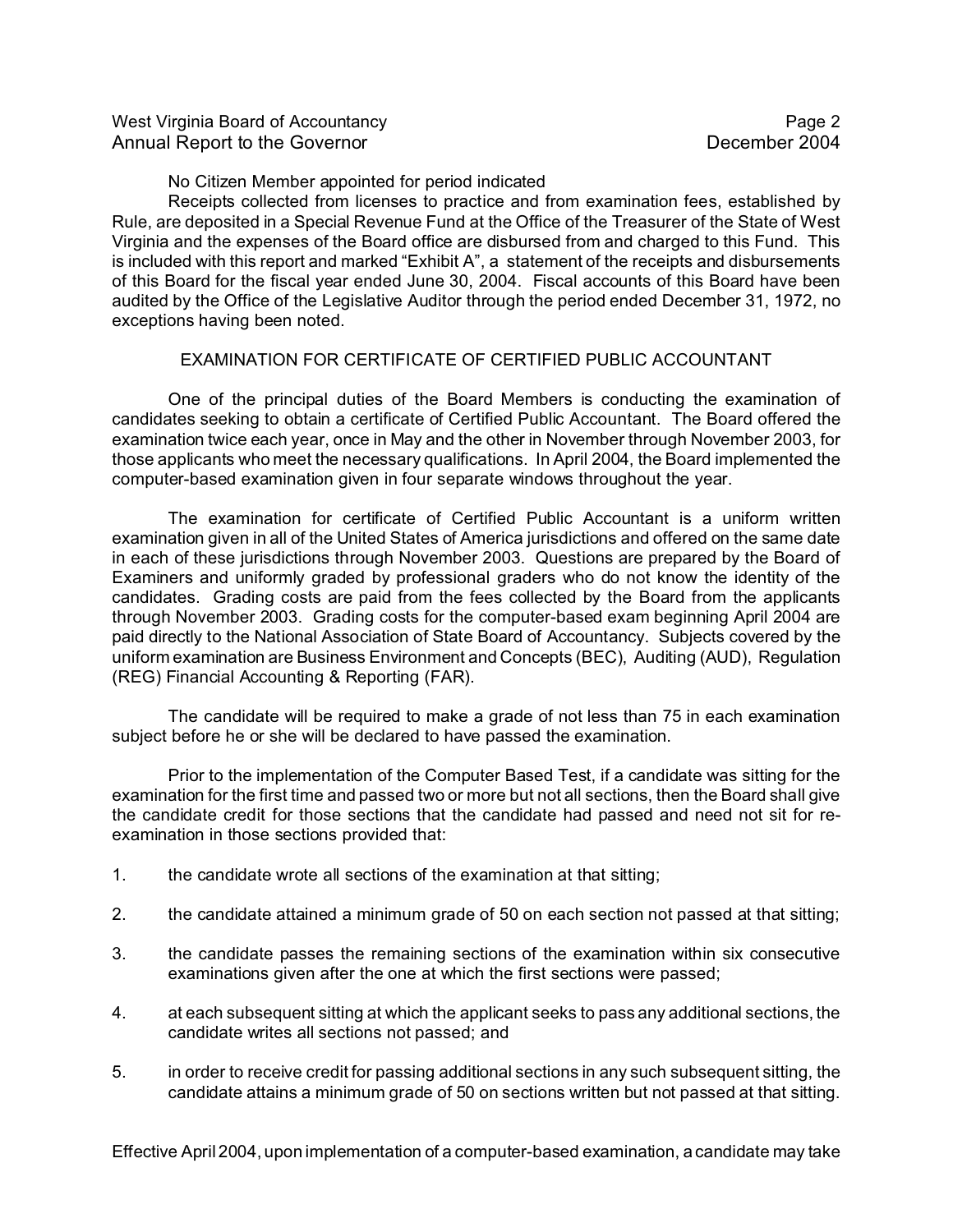### West Virginia Board of Accountancy **Page 3** and the **Page 3** and the **Page 3** Annual Report to the Governor **December 2004**

the required Test Sections individually and in any order. Credit for any Test Sections passed are valid for eighteen months from the actual date the candidate took that Test Section, without having to attain a minimum score on any failed Test Sections and without regard to whether the candidate has taken other Test Sections. Candidates must pass all four Test Sections of the Uniform CPA Examination within a rolling eighteen-month period, which begins on the date that the first Test Section passed is taken.

For the two examinations conducted during the fiscal year ended June 30, 2004 results were as follows:

| <b>NOVEMBER 2003</b> |           |          | <b>APRIL/MAY 2004 CBT WINDOW</b> |           |          |  |
|----------------------|-----------|----------|----------------------------------|-----------|----------|--|
| <b>SUBJECTS</b>      | # SITTING | # PASSED | <b>SUBJECTS</b>                  | # SITTING | # PASSED |  |
| Auditing             | 198       | 31       | <b>AUD</b>                       | 27        | 9        |  |
| <b>LPR</b>           | 190       | 34       | <b>BEC</b>                       | 20        |          |  |
| <b>ARE</b>           | 192       | 23       | <b>REG</b>                       | 30        |          |  |
| <b>FARE</b>          | 214       | 31       | <b>FAR</b>                       | 20        |          |  |

Licenses/Permits to practice for the year beginning July 1, 2003 were issued as follows:

| Certified Public Accountants of West Virginia  | 1932 |
|------------------------------------------------|------|
| Non-Resident Certified Public Accountants      | 288  |
| Registered Public Accountants of West Virginia | 27   |
| Non-Resident Public Accountants                | 4    |
| <b>CPA-Inactives</b>                           | 186  |
| <b>Firm Permits</b>                            | 296  |
| <b>Firm Authorizations</b>                     | 278  |
| <b>Individual Authorizations</b>               | 108  |

Certificates of Certified Public Accountants issued through the current year who passed the examination or who passed the examination in other states are listed in "Exhibit B" which accompanies this report.

Respectfully submitted,

\_\_\_\_\_\_\_\_\_\_\_\_\_\_\_\_\_\_\_\_\_\_\_\_\_\_\_\_\_\_\_\_\_\_\_\_\_ \_\_\_\_\_\_\_\_\_\_\_\_\_\_\_\_\_\_\_\_\_\_\_\_\_\_\_\_\_\_\_\_\_\_\_\_\_\_

Reed J. Tanner, CPA Gayle E. Mason, CPA President Secretary (Secretary Secretary Secretary Secretary Secretary Secretary December 2004 December 2004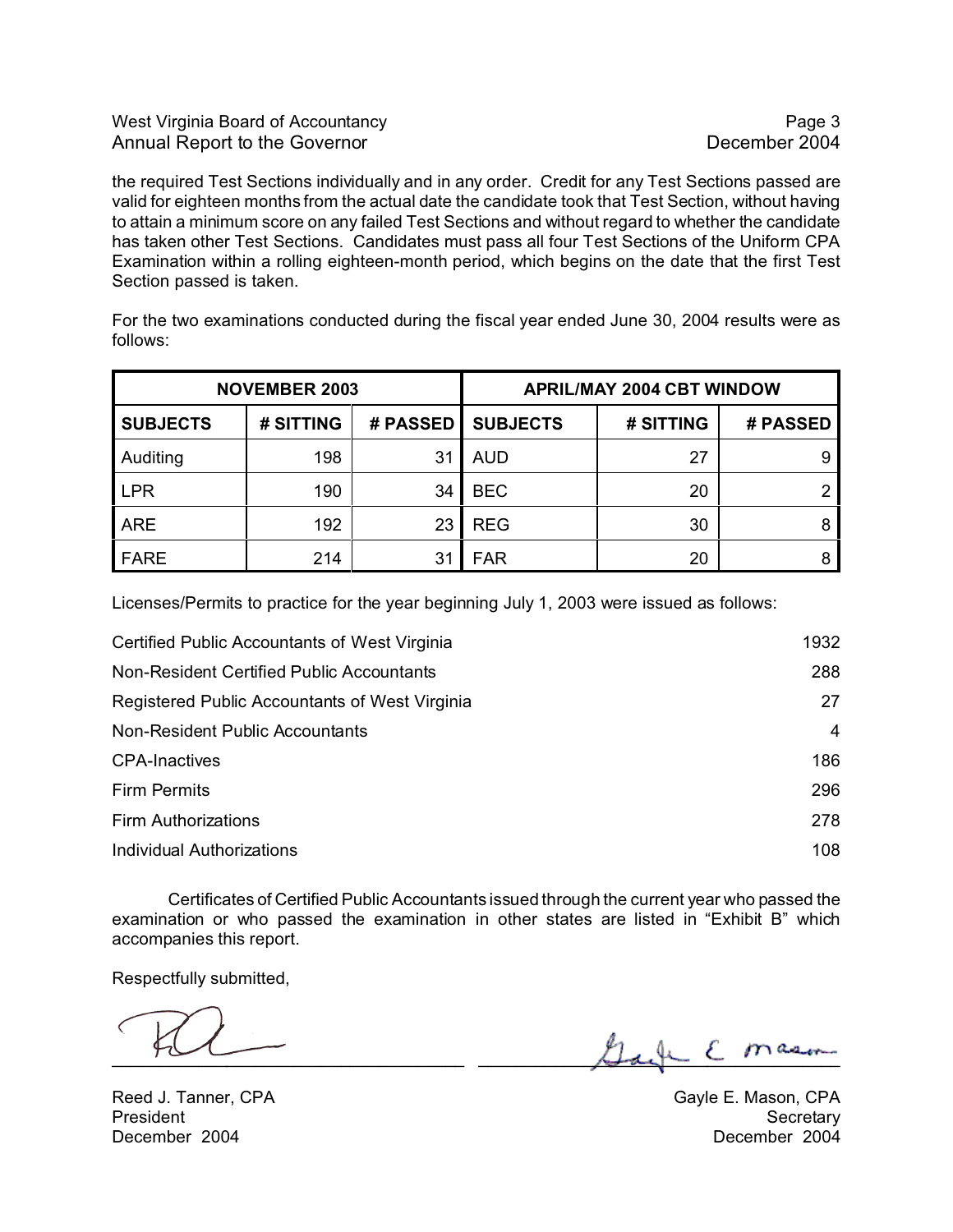### **West Virginia Board of Accountancy Exhibit "A" Annual Report to the Governor SUMMARY OF RECEIPTS AND EXPENDITURES JULY 1, 2003 - JUNE 30, 2004**

| Balance July 1, 2003 |  |  |  |  |  |  |
|----------------------|--|--|--|--|--|--|
|----------------------|--|--|--|--|--|--|

| <b>RECEIPTS:</b>                      |            |            |
|---------------------------------------|------------|------------|
| License Renewals                      | 135,997.00 |            |
| <b>CPA Examination Fees</b>           | 48,105.00  |            |
| <b>Certificate Fees</b>               | 1,475.00   |            |
| Firm Fees                             | 15,125.00  |            |
| <b>Proctoring Fees</b>                | 375.00     |            |
| <b>CPE Late Filing</b>                | 10,660.00  |            |
| <b>CPE Extension Fees</b>             | 5,005.00   |            |
| Licensure Late Fees                   | 5.943.00   |            |
| <b>Miscellaneous</b>                  | 26.00      |            |
| Roster                                | 2,455.00   |            |
| Authorizations                        | 20,475.00  |            |
| Verifications                         | 1,775.00   |            |
| Reinstatements                        | 4,290.00   |            |
| Lists                                 | 1.670.00   |            |
| Reciprocal Applications               | 1.080.00   |            |
| Total Receipts for 07/01/03 - 6/30/04 |            | 254.456.00 |

# **TOTAL RECEIPTS & BALANCE FORWARD \$469,340.40**

#### **DISBURSEMENTS**: 001 Personal Services 126,908.08 002 Personal services w/o deductions 4,800.00 004 Increment 3,150.00 010 Administrative Expense Fees 720.00 011 Matching S.S. Funds 9,763.47 012 Matching Public Employee Insurance Funds 15,913.20 014 Workers Compensation Funds 949.69 016 WV Public Employment Retirement Funds 13,398.66 020 Office Expense (supplies) 5,401.75 021 Printing 2,443.41 022 Rent (Office & Exam Site) 32,775.00 024 Telephone 1,707.50 025 Professional Contracts (AICPA, K.S., A.G.H.W.) 66,980.92 026 Travel/Per Diem/Board Members 11,747.43 027 IS&C 2008 2027 1,344.54 030 Rental-Machine/Misc. 691.00 031 Association Dues 3,200.00 032 Fire/Auto/Bond and Other Insurance 3,209.00 038 Maintenance Contracts 5,028.90 042 Hospitality 436.91 051 Miscellaneous (moving, carpet cleaning, etc.) 105.00 052 Training and Development 85.00 053 Postage 7,750.25 054 Computer Expenses **469.70** 058 Miscellaneous Equipment Purchases 199.96 110 Public Employees Insurance Reserve Transfer 1,247.00

#### **TOTAL DISBURSEM ENTS 07/01/03 - 06/30/04 - 320,426.37**

### **\*\* BALANCE FORWARD JULY 1, 2004 \$ 148,914.03**

\*\* Balance includes license fees for period beginning 7/1/03 - 6/30/04 deposited in Treasury of State of West Virginia.

\$ 214,884.40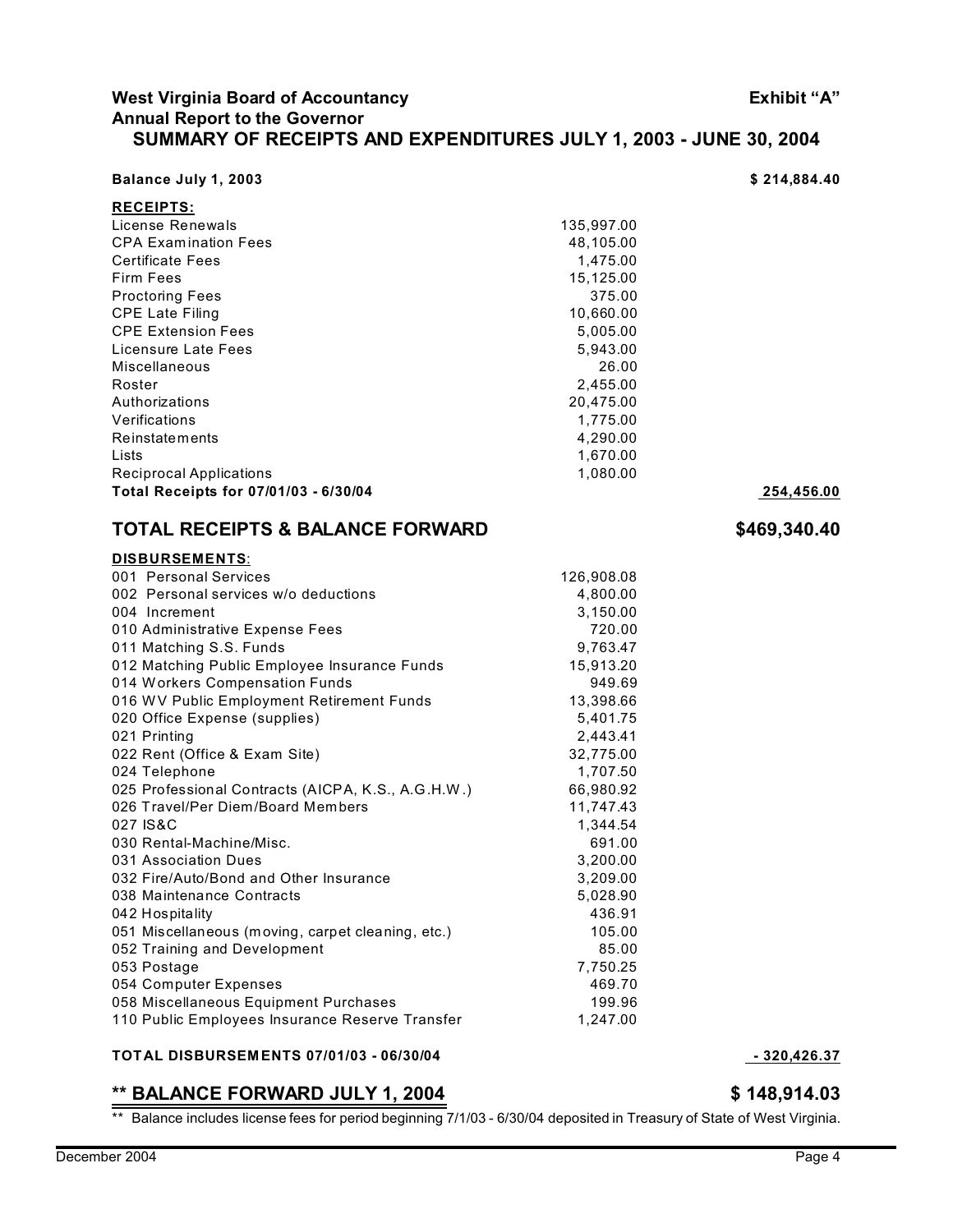## **WV Board of Accountancy Exhibit "B"**

**Annual Report to the Governor Certificates Issued 7/1/03 - 6/30/04**

| Certificate<br>Number | Date of<br><b>Issue</b> | <b>Last Name</b>  | <b>First Name</b>     | Middle         | Suffix | <b>City</b>          | <b>State</b> |
|-----------------------|-------------------------|-------------------|-----------------------|----------------|--------|----------------------|--------------|
| WV004439R             | 07/29/2003              | <b>LUTZ</b>       | <b>WILLIAM SCOTT</b>  |                |        | <b>CHARLESTON</b>    | <b>WV</b>    |
| WV004440R             | 08/07/2003              | <b>GASSLER</b>    | <b>JAMES LAURENCE</b> |                |        | <b>MARTINSBURG</b>   | <b>WV</b>    |
| WV004441              | 08/19/2003              | <b>PAINTER</b>    | <b>ROBERT LEE</b>     |                | П      | <b>SUMMERSVILLE</b>  | WV           |
| WV004442              | 08/19/2003              | <b>RICHARDSON</b> | <b>SAMUEL ADAM</b>    |                |        | <b>BLUE ASH</b>      | OН           |
| WV004443              | 08/19/2003              | <b>SPRAGUE</b>    | <b>EMILY D.</b>       |                |        | <b>FORT ASHBY</b>    | <b>WV</b>    |
| WV004444              | 08/19/2003              | <b>CASTO</b>      | <b>CHRISTOPHER S.</b> |                |        | <b>ONA</b>           | <b>WV</b>    |
| WV004445              | 08/19/2003              | <b>KEMPER</b>     | <b>NICOLE SUSAN</b>   |                |        | <b>CLARKSBURG</b>    | WV           |
| WV004446              | 08/19/2003              | <b>RHOADES</b>    | <b>BRYAN STEPHEN</b>  |                |        | <b>BRISTOL</b>       | TN           |
| WV004447              | 08/04/2003              | <b>BICKSLER</b>   | <b>DOUGLAS ALAN</b>   |                |        | <b>LEWISBURG</b>     | <b>WV</b>    |
| WV004448              | 08/21/2003              | <b>BROOKS</b>     | <b>DANIELLE LEE</b>   |                |        | <b>BLAND</b>         | VA           |
| WV004449              | 08/28/2003              | <b>OURS</b>       | FELICITY A.           |                |        | <b>PETERSBURG</b>    | WV           |
| WV004450              | 08/28/2003              | <b>CLARK</b>      | <b>KRISTI LYNN</b>    |                |        | <b>ELKVIEW</b>       | WV           |
| WV004451              | 08/28/2003              | <b>BYRD</b>       | <b>JUDITH YANERIS</b> |                |        | <b>CLARKSBURG</b>    | WV           |
| WV004452              | 08/28/2003              | <b>CASTRO</b>     | <b>MARIE D.</b>       |                |        | <b>WINFIELD</b>      | WV           |
| WV004453              | 08/28/2003              | <b>BANKS</b>      | MEREDITH L.           |                |        | <b>CHARLOTTE</b>     | NC           |
| WV004454              | 08/28/2003              | <b>VEST</b>       | <b>ROBERT BRUCE</b>   |                | JR     | <b>MORGANTOWN</b>    | WV           |
| WV004455R             | 09/11/2003              | <b>FRANCIS</b>    | <b>RUSSELL HAROLD</b> |                |        | <b>BRIDGEPORT</b>    | WV           |
| WV004456              | 09/15/2003              | <b>FREEMAN</b>    | <b>NATHAN KEITH</b>   |                |        | <b>SHINNSTON</b>     | WV           |
| WV004457              | 09/12/2003              | <b>GOODWIN</b>    | <b>DANAR</b>          |                |        | <b>LUMBERPORT</b>    | <b>WV</b>    |
| WV004458              | 09/10/2003              | <b>HUGAR</b>      | ALFRED N.             |                |        | <b>MT CLARE</b>      | <b>WV</b>    |
| WV004459R             | 10/02/2003              | <b>ELLIOTT</b>    | <b>BRUCE H.</b>       |                |        | <b>HARRISONBURG</b>  | VA           |
| <b>WV004460R</b>      | 10/13/2003              | <b>PATEL</b>      | <b>BINA PRAVIN</b>    |                |        | <b>FAIRMONT</b>      | WV           |
| WV004461              | 11/05/2003              | <b>BROWN</b>      | <b>KENDRA FAYE</b>    |                |        | <b>BURNSVILLE</b>    | <b>WV</b>    |
| WV004462R             | 11/21/2003              | <b>BECKER</b>     | <b>RYAN DAVID</b>     |                |        | <b>MARIETTA</b>      | OН           |
| WV004463              | 11/20/2003              | <b>DEVINE</b>     | <b>JON-MICHAEL</b>    |                |        | <b>ONA</b>           | <b>WV</b>    |
| WV004464              | 11/26/2003              | <b>WITT</b>       | <b>JOHN WAYNE</b>     |                |        | <b>MORGANTOWN</b>    | <b>WV</b>    |
| WV004465R             | 12/12/2003              | <b>BALLARD</b>    | <b>ALLISON DIANE</b>  |                |        | <b>CHARLESTON</b>    | WV           |
| <b>WV004466R</b>      | 12/17/2003              | <b>LUCAS</b>      | <b>JOELLEN</b>        |                |        | <b>CHARLESTON</b>    | WV           |
| WV004467R             | 12/22/2003              | <b>WARD</b>       | <b>MAROT REGINA</b>   |                |        | <b>WOLF CREEK</b>    | <b>WV</b>    |
| <b>WV004468R</b>      | 01/25/2004              | <b>HUNGERFORD</b> | <b>H. DANIEL</b>      |                |        | <b>GRAFTON</b>       | <b>WV</b>    |
| WV004469              | 02/11/2004              | <b>JIA</b>        | YIN                   |                |        | <b>ASHBURN</b>       | VA           |
| WV004470              | 02/11/2004              | <b>BONNELL</b>    | NATHANIEL             | <b>SHANE</b>   |        | <b>KERENS</b>        | WV           |
| WV004471              | 02/11/2004              | <b>COMBS</b>      | <b>RHONDA</b>         | <b>LYNN</b>    |        | <b>SO CHARLESTON</b> | WV           |
| <b>WV004472</b>       | 02/11/2004              | <b>DAVIS</b>      | <b>BRIDGETT</b>       | М              |        | <b>ROANOKE</b>       | VA           |
| WV004473              | 02/05/2004              | <b>FRANTZ</b>     | <b>KATIE</b>          | V              |        | <b>PARKERSBURG</b>   | WV           |
| WV004474              | 02/11/2004              | <b>HINKLE</b>     | <b>ERIN</b>           | <b>BROOKE</b>  |        | <b>MORGANTOWN</b>    | WV           |
| WV004475              | 02/11/2004              | <b>LAMBRIGHT</b>  | <b>EMILY</b>          | <b>RALSTON</b> |        | <b>CHARLESTON</b>    | WV           |
| WV004476              | 02/11/2004              | <b>MERRITT</b>    | TINA                  | <b>DARLENE</b> |        | <b>OAK HILL</b>      | WV           |
| WV004477              | 02/11/2004              | <b>RICHARDS</b>   | <b>BRIAN ALAN</b>     |                |        | <b>WHEELING</b>      | WV           |
| WV004478              | 02/11/2004              | <b>SHERMAN</b>    | <b>MICHAEL</b>        | <b>RICHARD</b> |        | <b>POWELL</b>        | OН           |
| WV004479              | 02/11/2004              | <b>SHUMATE</b>    | <b>JOHN</b>           | R              |        | <b>SO CHARLESTON</b> | WV           |
| WV004480              | 02/11/2004              | <b>STURTEVANT</b> | <b>CHRISTINE</b>      | <b>DAWN</b>    |        | <b>CLARKSBURG</b>    | WV           |
| WV004481              | 02/20/2004              | <b>FLECK</b>      | <b>EMILY</b>          | <b>SUE</b>     |        | <b>ST ALBANS</b>     | WV           |
| WV004482              | 02/20/2004              | <b>MCNEELY</b>    | <b>CHRISTOPHER</b>    | T              |        | <b>HUNTINGTON</b>    | WV           |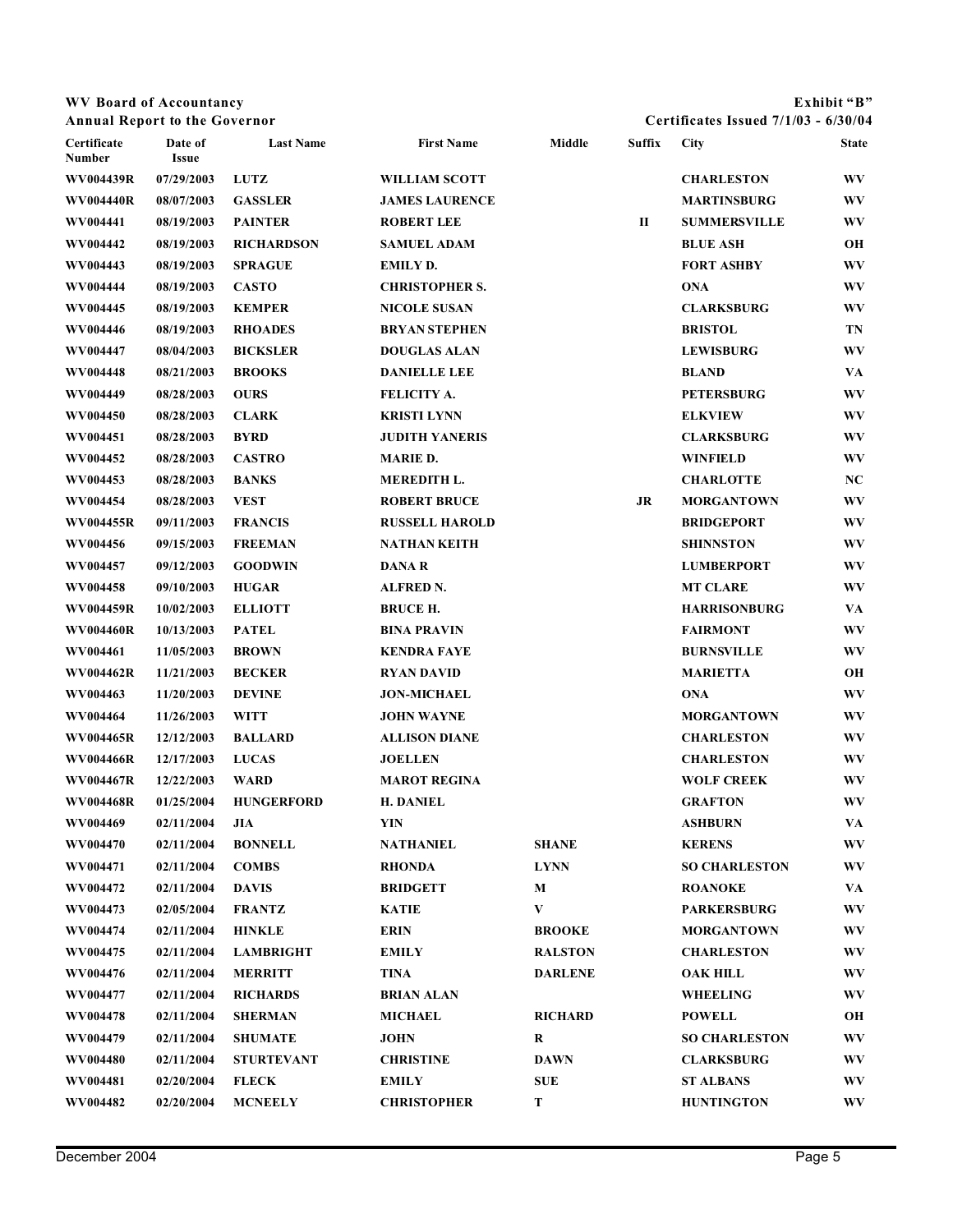| WV Board of Accountancy              |                  |                  |                   |                 |                                        |                        | Exhibit "B"  |
|--------------------------------------|------------------|------------------|-------------------|-----------------|----------------------------------------|------------------------|--------------|
| <b>Annual Report to the Governor</b> |                  |                  |                   |                 | Certificates Issued $7/1/03 - 6/30/04$ |                        |              |
| Certificate<br>Number                | Date of<br>Issue | <b>Last Name</b> | <b>First Name</b> | Middle          | Suffix                                 | <b>City</b>            | <b>State</b> |
| WV004483                             | 02/11/2004       | <b>BLAKE</b>     | <b>BRAD</b>       | <b>NICHOLAS</b> |                                        | <b>HUNTINGTON</b>      | <b>WV</b>    |
| WV004484                             | 02/26/2004       | <b>FIELDS</b>    | <b>CHARLES</b>    | $\mathbf{A}$    |                                        | <b>BERKELY SPRINGS</b> | WV           |
| WV004485                             | 03/02/2004       | <b>HAGER</b>     | <b>ROBERT</b>     | <b>RYAN</b>     |                                        | <b>VARNEY</b>          | WV           |
| WV004486                             | 03/05/2004       | <b>KING</b>      | <b>RICHARD</b>    | K               |                                        | <b>MORGANTOWN</b>      | WV           |
| WV004487                             | 03/05/2004       | <b>SNO</b>       | <b>BENITO F</b>   |                 |                                        | <b>ATLANTA</b>         | <b>GA</b>    |
| WV004488R                            | 03/05/2004       | <b>HELLER</b>    | <b>KEVIN LEE</b>  |                 |                                        | <b>WHEELING</b>        | WV           |
| WV004489                             | 04/06/2004       | <b>SPEAR</b>     | <b>ELIZABETH</b>  | <b>JANE</b>     |                                        | <b>PRINCEWICK</b>      | WV           |
| WV004490                             | 04/08/2004       | <b>BLAIR</b>     | <b>STEPHANIE</b>  | <b>JANE</b>     |                                        | <b>MINERAL WELLS</b>   | WV           |
| WV004491                             | 04/08/2004       | <b>HERSMAN</b>   | <b>ERIC</b>       | T               |                                        | <b>KENNA</b>           | WV           |
| WV004492                             | 04/08/2004       | <b>OLIVER</b>    | <b>TERESA</b>     | <b>ANN</b>      |                                        | <b>ELLICOTT CITY</b>   | <b>MD</b>    |
| WV004493                             | 05/01/2004       | <b>SPENCER</b>   | WILLIAM H.J.      |                 | Ш                                      | <b>DUNBAR</b>          | WV           |

**WV004494 05/01/2004 OPSTAELE ILSE KATHLEEN VIENNA WV WV004495 05/21/2004 AMAN BRIAN EDWARD BRIDGEPORT WV**

**"R" after the Certificate Number indicates Reciprocal Certificate**